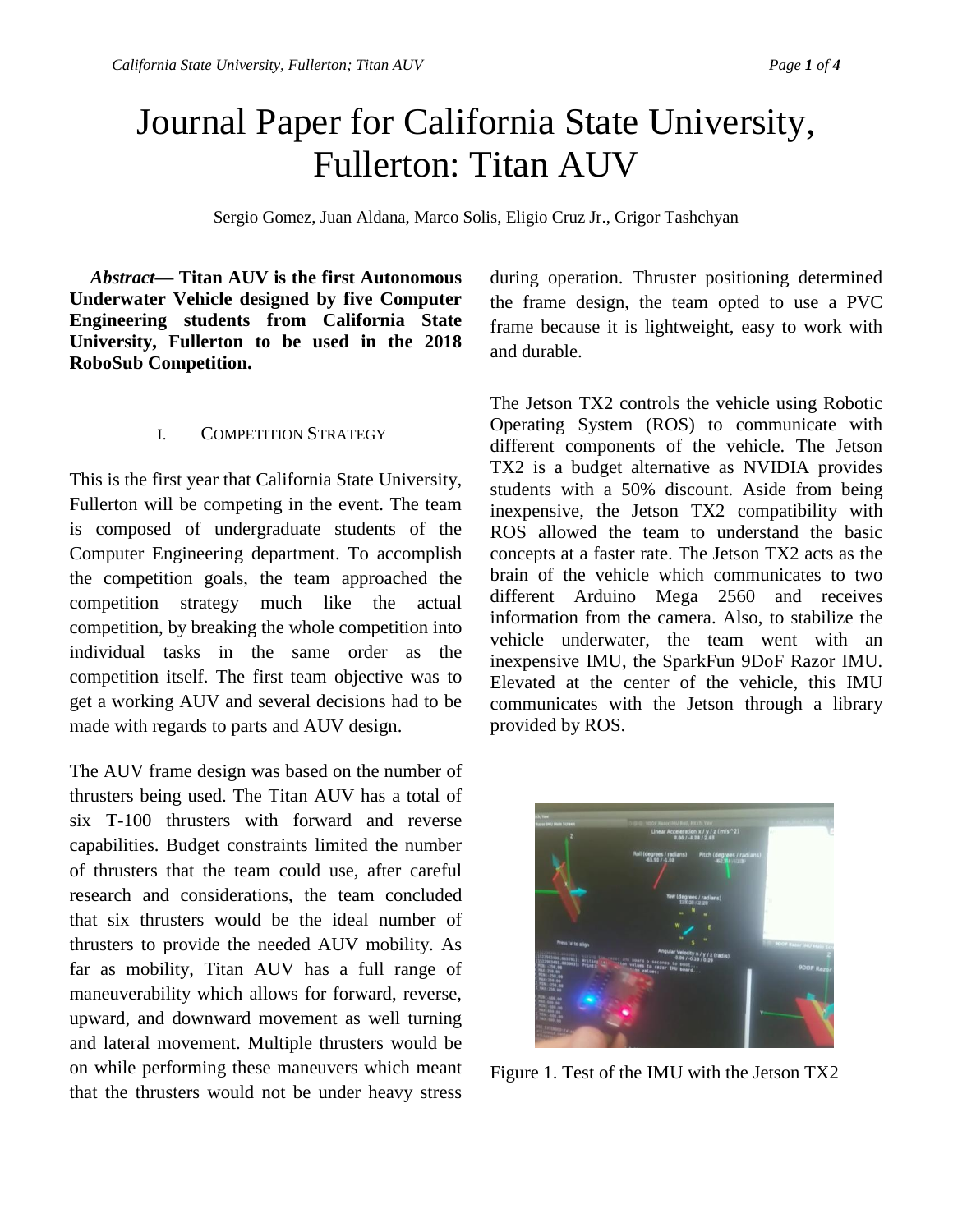With limited budget, the team opted to not use hydrophones on the AUV and instead focus only on image recognition to find the tasks. Although the team will be primarily focus on completing the tasks that do not require hydrophones, an attempt to locate the hydrophone tasks will still be made using only image recognition. The AUV uses 3 cameras. Two Logitech C920 cameras are placed on the front at a 15-degree angle and open BlueRobotics USB Low-Light camera facing directly downwards. The two cameras at the front will be primarily used to locate the next task and determine how far the task is from the AUV. The other camera will only be used for tasks such as the roulette table, cash in, and path markers to help determine where an item needs to be dropped or align the AUV with the direction of the path marker. A TensorFlow model is being used to initially detect where the tasks are. To train the TensorFlow model, the task objects were built for the AUV to take pictures of them underwater. After the AUV recognizes a task it uses a combination of color and distance detection using the OpenCV library to determine how complete the task.



Figure 2. Block Diagram of the Connections for the Jetson Tx2

Without the use of hydrophones, the team has decided to focus on the slot machine and the shoot craps tasks. After passing under the gate and following the path marker, the first task the team AUV will complete is the shoot craps tasks, in which the cameras have been trained to recognize the number six and five to obtain the most points.

The next design consideration the team focused on was on the buying the gold chip task and the play slots task. For these tasks, the team decided to use a stationary arm that is responsible for pressing the plate in the buying the gold chip and pulling the lever during the play slots task. Due to budget, and time constraints, the team decided to implement the stationary arm over a servo-controlled arm. A substantial amount of emphasis had been placed on navigation, so the team decided to use the AUV navigation to control the stationary arm.

The team designed a tray in which the golf balls would fall after the plate is pressed. The tray was designed so it would not matter if the dispenser is inline with the push plate or it is at  $90^\circ$  to the push plate. The tray allows the golf balls to flow into a two-inch PVC pipe that leads to the bottom camera and it is set ready to be released at a later task using a servo. The team designed a spring powered system to be used during the play slots task. The system the releases a set of two torpedoes via a single servo. To accomplish this task the AUV navigates itself to press the lever down, repositions itself to find the slots, and finally the torpedoes are launched.

#### II. DESIGN CREATIVITY

As a team composed of only Computer Engineers, building the frame and making the hull waterproof proved to be a challenge. After researching different types of materials to use for the frame, different ways of placing thrusters on the frame, and with some help from the school's machine shop to get the flanges milled out of aluminum, the team was able to overcome this challenge and build the external and internal frame. Waterproofing the connections for the cameras and servos took a couple of attempts; each time learning from any mistakes made previously. This experience allowed the team to challenge themselves and learn more about other areas of engineering.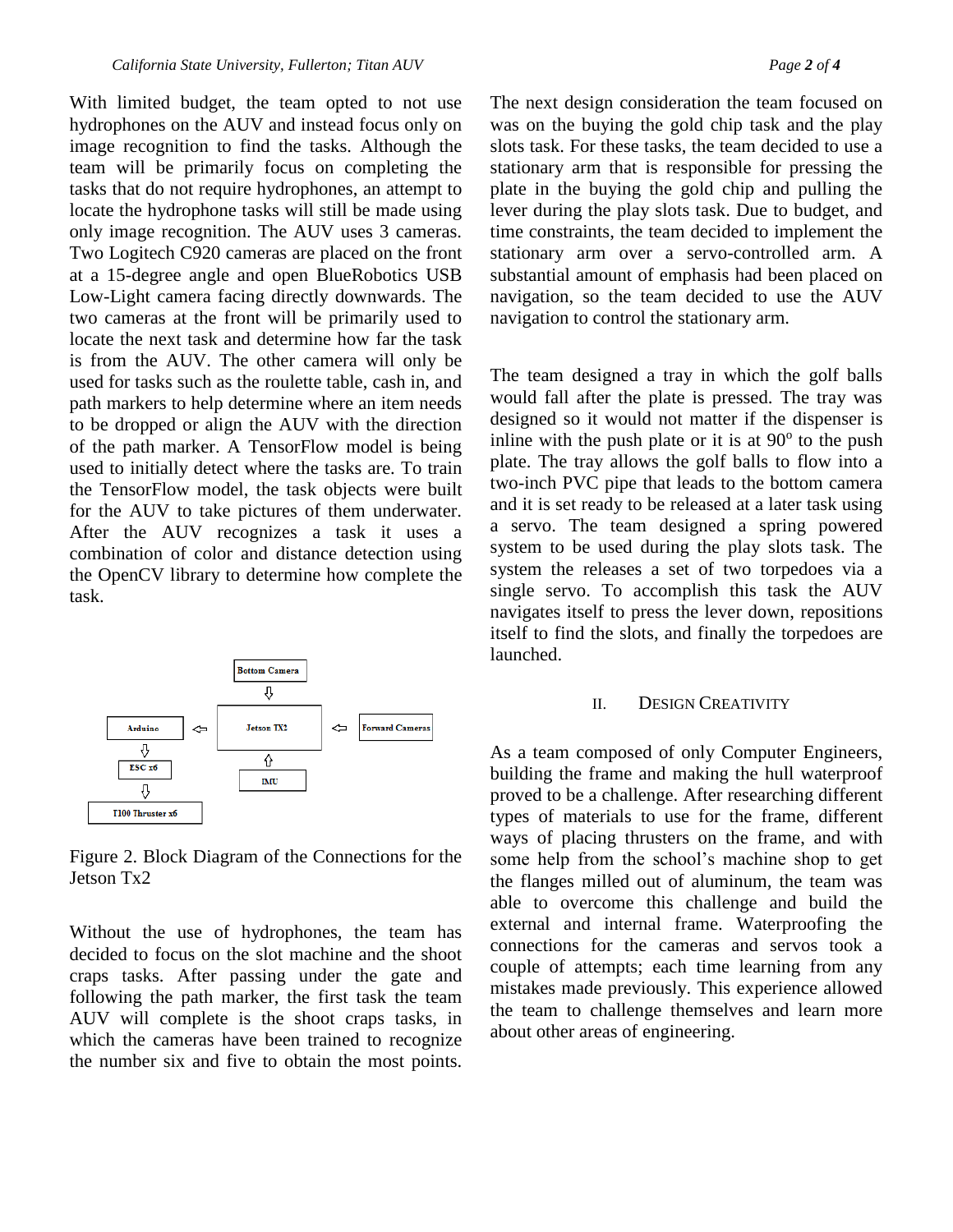

Figure 3. The Frame of the vehicle

Distributing power throughout the entire vehicle became a challenging task when the team first decided to use the Jetson TX2 because it requires an AC connection while the batteries the team had were DC batteries. That became an easy solution when the team decided to use an Energizer XP 18000A Power Pack with a custom-made connection for the Jetson that was provided by the Institute of Navigation at CSUF. That same organization lent the team two Gens Ace 5000mAh 11.1V 40C LiPo batteries, which reduced the cost of the budget quite significantly. Each one of these batteries is connected in parallel to provide 11.1 V to three of the T!00 thrusters. The Jetson is used to power the three cameras, the IMU, and two Arduinos via USB.

#### III. EXPERIMENTAL RESULTS

The hardest challenge the team faced was estimating the amount of time left for testing. When the team first began working on this project, most of the time was dedicated towards research on building an underwater vehicle. This was tougher than expected as the team only consists of five undergrads in the field of Computer Engineering and had to knowledge of designing a vehicle. Once the team had a basic understanding, the purchase and testing began; but with limited budget, this had to be done perfectly.

To make sure the thrusters functioned and did not arrived damaged, each one was tested by placing them in a container filled with water. Once the end caps were milled out, the hull and the front facing camera enclosures were also tested with the container of water to make sure the enclosure did

not leak. The hull did not leak, but there was an issue with weather-strip of one of the camera creating a tight seal. After replacing the weather strip, it did not leak anymore. Although this was a simple test, it was necessary to make sure no expensive components would end up water damaged.

The first underwater test using object detection had some issues. The TensorFlow model would return too many false positives. The model was trained with very few images under only one type of light condition, this ultimately caused this issue. The second TensorFlow model is still being developed with more images per task object and different light conditions to return a more accurate result. In the first test, the distance detection was also tested and had more promising results then the TensorFlow model. It was returning accurate distances to an object when the model was able to recognize a task. The color detection part of the program also had an issue with light condition. The settings had to be changed to get the correct color to be recognized. This is an issue that is also currently being addressed since the lighting varies depending on the time of day and weather.

The second underwater test will be three weeks before the competition. The test will involve testing the latest implementation of the program focusing on getting the AUV to complete the qualifying maneuver. The issues with the TensorFlow model and different lighting conditions when using color detection will be checked to make sure they have been fixed or improved upon. A couple updates have also been made to the thruster control which will be test as well. The updates should help keep the AUV more balanced when moving.

### IV. ACKNOWLEDGMENT

The Titan AUV team would like to thank the Institute of Navigation at CSUF and CSUF's Computer Engineering and Mechanical Engineering departments for supplying materials, lab space, tools and funding.